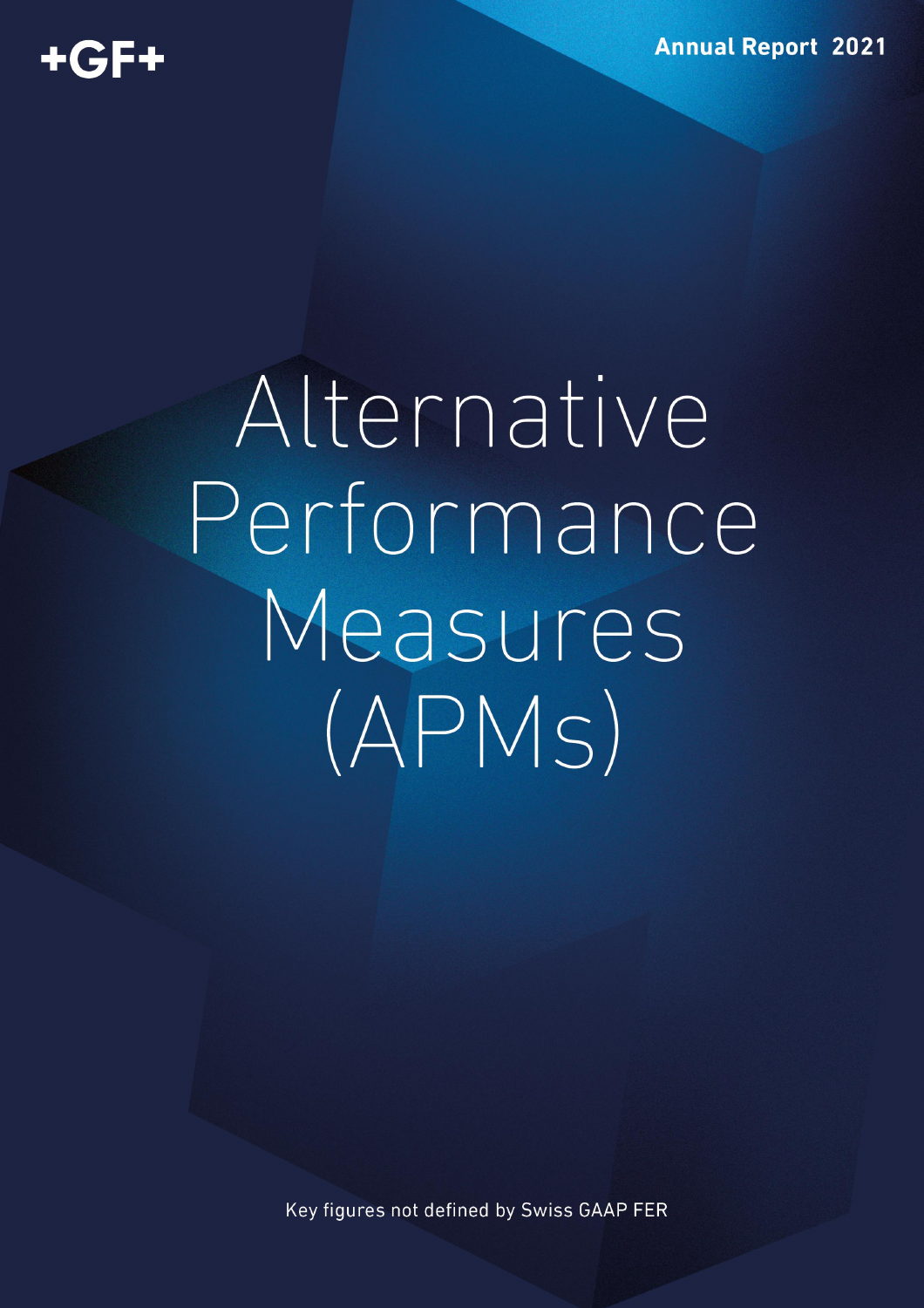## $+GF+$

|                                                                                             | <b>GF Corporation</b> |                 |                | <b>GF Piping Systems</b> |                         | <b>GF Casting Solutions</b> |                | <b>GF Machining Solutions</b> |  |
|---------------------------------------------------------------------------------------------|-----------------------|-----------------|----------------|--------------------------|-------------------------|-----------------------------|----------------|-------------------------------|--|
| <b>CHF million</b>                                                                          | 2021                  | 2020            | 2021           | 2020                     | 2021                    | 2020                        | 2021           | 2020                          |  |
|                                                                                             |                       |                 |                |                          |                         |                             |                |                               |  |
| Sales actual                                                                                | 3'722                 | 3'184           | 1'971          | 1'708                    | 880                     | 752                         | 873            | 725                           |  |
| Sales previous year                                                                         | 3'184                 | 3'720           | 1'708          | 1'802                    | 752                     | 949                         | 725            | 972                           |  |
| Sales growth in %                                                                           | 16.9                  | $-14.4$         | 15.4           | $-5.2$                   | 17.1                    | $-20.8$                     | 20.3           | $-25.4$                       |  |
| Acquisitions in %                                                                           | 0.9                   | 0.1             | 1.6            | 0.2                      |                         |                             | 0.1            |                               |  |
| Divestments in %                                                                            |                       | $-1.6$          |                |                          |                         | $-6.2$                      |                |                               |  |
| Currency impact in %                                                                        | 0.1                   | $-4.7$          | $-0.5$         | $-5.7$                   | $1.2$                   | $-3.7$                      | 0.4            | $-3.7$                        |  |
| Organic growth in %                                                                         | 15.9                  | $-8.4$          | 14.3           | 0.3                      | 15.9                    | $-11.9$                     | 19.8           | $-21.6$                       |  |
|                                                                                             |                       |                 |                |                          |                         |                             |                |                               |  |
| <b>EBIT</b>                                                                                 | 278                   | 166             | 247            | 193                      | 5 <sup>5</sup>          | $-34$                       | 47             | 20                            |  |
| Depreciation on tangible fixed assets                                                       | 127                   | 127             | 52             | 49                       | 58                      | 59                          | 12             | 12                            |  |
| Amortization on intangible assets                                                           | $\overline{7}$        | $6\phantom{1}6$ | $\sqrt{3}$     | 3                        | $\overline{1}$          | $\blacktriangleleft$        | 3              | $\overline{2}$                |  |
| <b>EBITDA</b>                                                                               | 412                   | 299             | 302            | 245                      | 63                      | 26                          | 61             | 34                            |  |
| Loss from relocation of foundry activities from GF<br><b>Casting Solutions Werdohl GmbH</b> |                       | 19              |                |                          |                         | 19                          |                |                               |  |
| One-offs                                                                                    |                       | 19              |                |                          |                         | 19                          |                |                               |  |
|                                                                                             |                       |                 |                |                          |                         |                             |                |                               |  |
| <b>EBIT</b>                                                                                 | 278                   | 166             | 247            | 193                      | $5\phantom{a}$          | $-34$                       | 47             | 20                            |  |
| One-offs                                                                                    |                       | 19              |                |                          |                         | 19                          |                |                               |  |
| <b>EBIT before one-offs</b>                                                                 | 278                   | 185             | 247            | 193                      | $5\phantom{a}$          | $-15$                       | 47             | 20                            |  |
|                                                                                             |                       |                 |                |                          |                         |                             |                |                               |  |
| <b>EBIT</b>                                                                                 | 278                   | 166             | 247            | 193                      | $5\phantom{.0}$         | $-34$                       | 47             | 20                            |  |
| <b>Current taxes</b>                                                                        | $-59$                 | $-37$           | $-50$          | $-39$                    | $-3$                    | 8                           | $-9$           | $-2$                          |  |
| <b>EBIT after taxes</b>                                                                     | 219                   | 129             | 197            | 153                      | $\overline{\mathbf{2}}$ | $-26$                       | 38             | 18                            |  |
| Net working capital                                                                         | 781                   | 707             | 466            | 410                      | 162                     | 112                         | 153            | 195                           |  |
| Income taxes receivable                                                                     | 18                    | 22              | $\sqrt{3}$     | $\overline{2}$           |                         | 3                           | 3              | $\overline{2}$                |  |
| Other accounts receivable                                                                   | 74                    | 61              | 39             | 28                       | 16                      | 10                          | 13             | 15                            |  |
| Accrued income                                                                              | 13                    | 16              | $\overline{4}$ | $6\overline{6}$          | 3                       | 3                           | $\overline{3}$ | $\mathbf{3}$                  |  |
| Property, plant, and equipment                                                              | 1'029                 | 1'026           | 373            | 362                      | 445                     | 454                         | 88             | 84                            |  |
| Intangible assets                                                                           | 40                    | 36              | 22             | 20                       | 6                       | 6                           | 11             | 9                             |  |
| Provisions                                                                                  | $-125$                | $-140$          | $-43$          | $-38$                    | $-35$                   | $-54$                       | $-19$          | $-21$                         |  |
| <b>Current tax liabilities</b>                                                              | $-58$                 | $-48$           | $-21$          | $-16$                    | $-1$                    | $-2$                        | $-7$           | $-6$                          |  |
| Accrued liabilities and deferred income                                                     | $-273$                | $-239$          | $-158$         | $-130$                   | $-42$                   | $-43$                       | $-65$          | $-58$                         |  |
| Employee benefit obligations                                                                | $-47$                 | $-52$           | $-20$          | $-26$                    | $-13$                   | $-13$                       | $-8$           | $-8$                          |  |
| <b>Other liabilities</b>                                                                    | $-96$                 | $-75$           | $-36$          | $-25$                    | $-36$                   | $-30$                       | $-20$          | $-18$                         |  |
| <b>Invested capital</b>                                                                     | 1'355                 | 1'313           | 630            | 593                      | 504                     | 448                         | 151            | 197                           |  |
|                                                                                             |                       |                 |                |                          |                         |                             |                |                               |  |
| <b>EBIT</b> after taxes                                                                     | 219                   | 129             | 197            | 153                      | $\overline{2}$          | $-26$                       | 38             | 18                            |  |
| Average invested capital                                                                    | 1'334                 | 1'393           | 612            | 635                      | 476                     | 463                         | 174            | 227                           |  |
| Return on invested capital in %                                                             | 16.4                  | 9.3             | 32.1           | 24.2                     | 0.3                     | $-5.7$                      | 21.9           | 7.8                           |  |